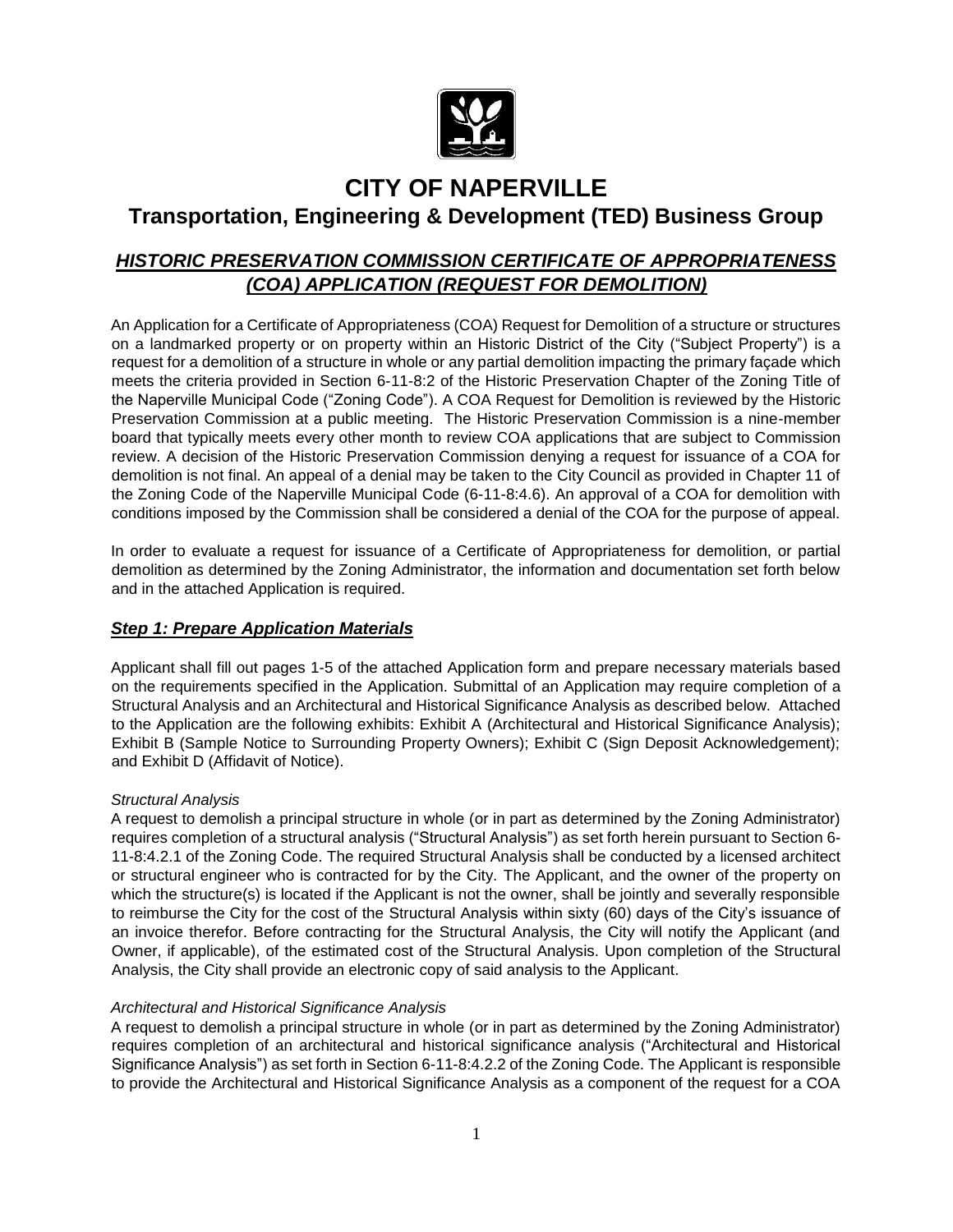for demolition. Staff may suggest resources for completion of such analysis. Upon completion of the Architectural and Historical Significance Analysis, the Applicant shall provide an electronic copy of said analysis to the City. (See **Exhibit A**)

If you have any questions regarding the Application, please contact Community Planner Kathleen Russell at [russellk@naperville.il.us.](https://cityofnaperville.sharepoint.com/sites/TED/staff/PND/Planning%20Services/Commissions/Historic%20Preservation%20Commission/Applications/Demolition%20Applications/russellk@naperville.il.us)

#### *Step 2: Submit Application Materials*

Schedule a meeting to submit your Application with Community Planner Kathleen Russell at [russellk@naperville.il.us.](https://cityofnaperville.sharepoint.com/sites/TED/staff/PND/Planning%20Services/Commissions/Historic%20Preservation%20Commission/Applications/Demolition%20Applications/russellk@naperville.il.us) City staff will review the Application materials and provide the Applicant with review comments, if any. The Applicant is encouraged to work with staff to address issues identified in the review comments prior to submission of the Application to the Historic Preservation Commission. If a partial demolition is sought, staff will also notify the Applicant whether the Structural Analysis and the Architectural and Historical Significance Analysis shall be required.

Once staff determines the Application is complete (except for submission of the Structural Analysis and the Architectural and Historical Significance Analysis)**\***, staff will work with the Applicant to schedule the case for a Historic Preservation Commission meeting, taking into consideration the timeline for completion of said analyses. Once the Structural Analysis and the Architectural and Historical Significance Analysis are submitted, the Application will be deemed complete and shall be submitted to the Historic Preservation Commission and posted on the City's website.

**\*Important Note:** Once the Application (excluding the Architectural and Historical Significance Analysis and the Structural Analysis) is complete, please submit it to Community Planner Kathleen Russell at [russellk@naperville.il.us.](russellk@naperville.il.us) The Architectural and Historical Significance Analysis (to be completed by the Applicant), and the Structural Analysis (to be completed by the City as provided herein), will be added to the Application when they have been completed.

## *Step 3: Send Public Notification*

#### NOTICE LETTER

Before the scheduled Historic Preservation Commission meeting date, the Applicant shall give written notice of the meeting to the current owners of all lots lying within three hundred feet (300') of the Subject Property, inclusive of public right-of-way. The written notice shall be delivered personally or may be sent by first class mail no later than fifteen (15) days in advance of the public meeting. A sample notification letter is included in **Exhibit B**. Prior to mailing or delivering the notice, please provide a draft copy of the letter to City staff for review.

#### NOTICE SIGN

The Applicant shall also post notice of the public meeting on a sign visible from the street (excluding alleys) upon the Subject Property, for a continuous period of not more than thirty (30) days and not less than fifteen (15) days in advance of the public meeting. The Applicant can check out a standard notification sign from the city for use on the Subject Property with a \$100 deposit. The deposit will be refunded after the sign is returned to the city. If the Applicant wishes to check out a notification sign, please complete the "Sign Deposit Acknowledgement" contained in **Exhibit C** and request the sign from staff at the meeting to submit the Application.

#### PUBLICATION

Any COA Application for demolition shall require notice by publication which shall be given by the City and paid for by the applicant. Publication shall be given at least once in a newspaper of general circulation in the City, no more than thirty (30) days nor less than fifteen (15) days in advance of the meeting. By signing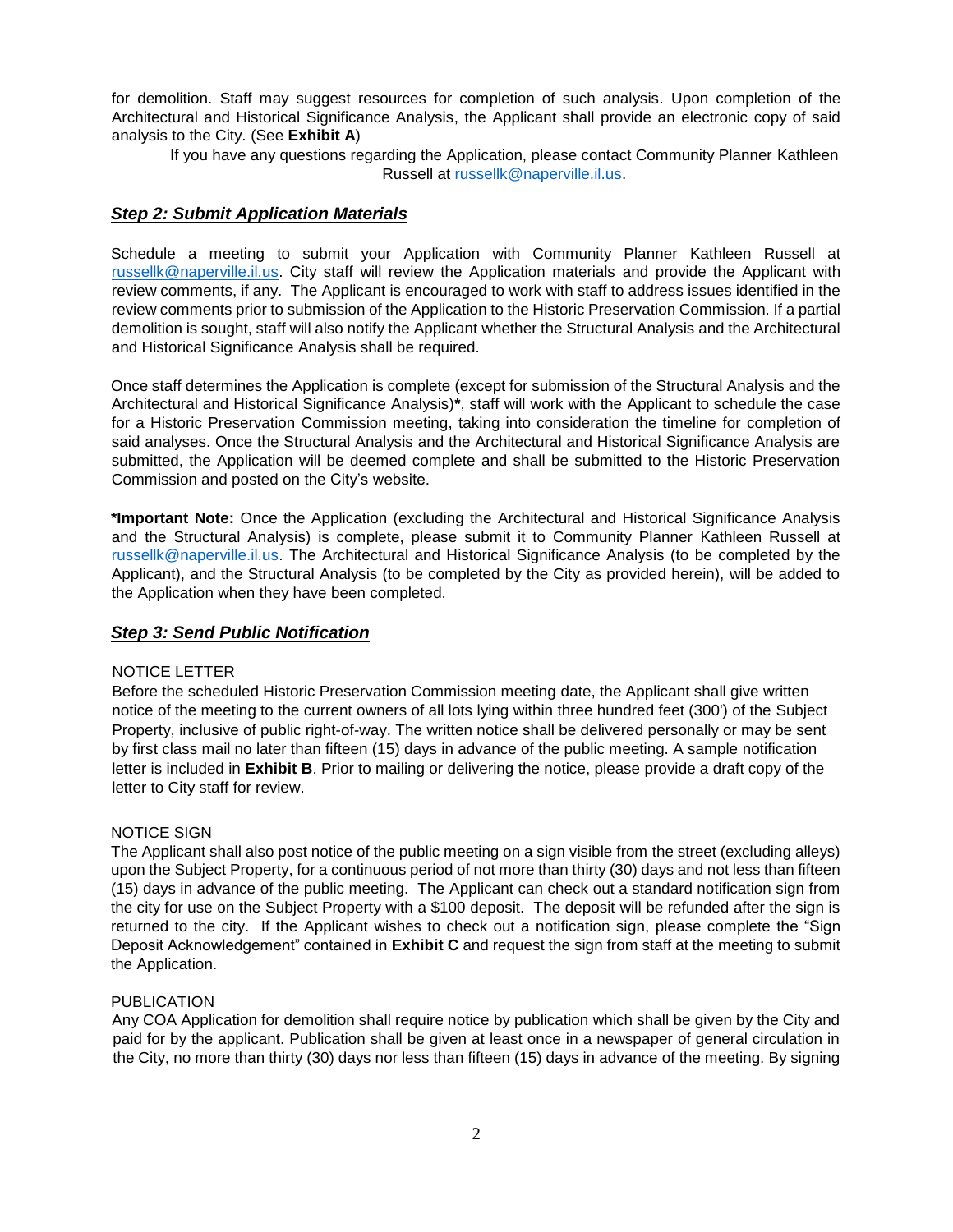and submitting this Application, the Applicant and the Owner (if the Applicant is not the Owner) agrees to reimburse the City for payment of the publication within thirty (30) days of receipt of an invoice therefor.

#### AFFIDAVIT THAT NOTICE HAS BEEN GIVEN

Prior to the public meeting, the Applicant shall file a sworn (notarized) affidavit, including a copy of the notification letter, with Community Planner Kathleen Russell showing the names and addresses of the persons to whom the written notices have been sent or delivered, and that such notices were sent or delivered no less than fifteen (15) days in advance of the public meeting. A sample affidavit is included in **Exhibit D**. Notaries are typically available at Naperville Municipal Center.

#### *Step 4: Attend the Historic Preservation Commission Meeting*

The Application will be scheduled for a meeting before the Historic Preservation Commission. Staff strongly recommends attendance at the meeting by the Applicant, owner, legal representative, and/or by any other person who is familiar with the project. At the meeting, the Applicant shall have an opportunity to present their request. The Commission will also hear public comments, if any, prior to making a decision on the project. The Commission may approve or deny the COA Application at the end of the meeting or at any continuation of the meeting. If the COA is approved, a signed copy of the COA will be issued and emailed to the Applicant following the meeting. If the Commission denies the COA, or places conditions on approval of the COA (which shall be considered a denial for the purpose of an appeal), the Applicant will need to file a request for appeal with the Zoning Administrator within fourteen (14) days of the denial. Further information on the appeal process is set forth in Section 6-11-8:4.6 of the Zoning Code.

## *Step 5: Perform Demolition*

**Please note that in addition to a COA, the project will require separate permits prior to any work commencing.** Total demolition of existing structure(s) requires submittal of a residential demolition permit. Any partial demolitions require submittal of a large room addition permit. Approval of a COA does **not** constitute approval of any required permits; all permit application requirements and inspections must be completed prior to any work commencing.

#### **Note Regarding Vacant Land:**

Unless a valid building permit has been issued and construction has commenced on the Subject Property, residential vacant lots (recently vacant due to demolition of an existing home) are required to be graded for positive drainage and shall have turf established on the site within 30 days from the point in time when the home has been demolished, Requirements will be reviewed through submittal of a demolition permit.

> **For further information about COAs please contact: Kathleen Russell, Community Planner Naperville Municipal Center 400 South Eagle Street, Naperville, IL 60540 630.420.4179 russellk@naperville.il.us**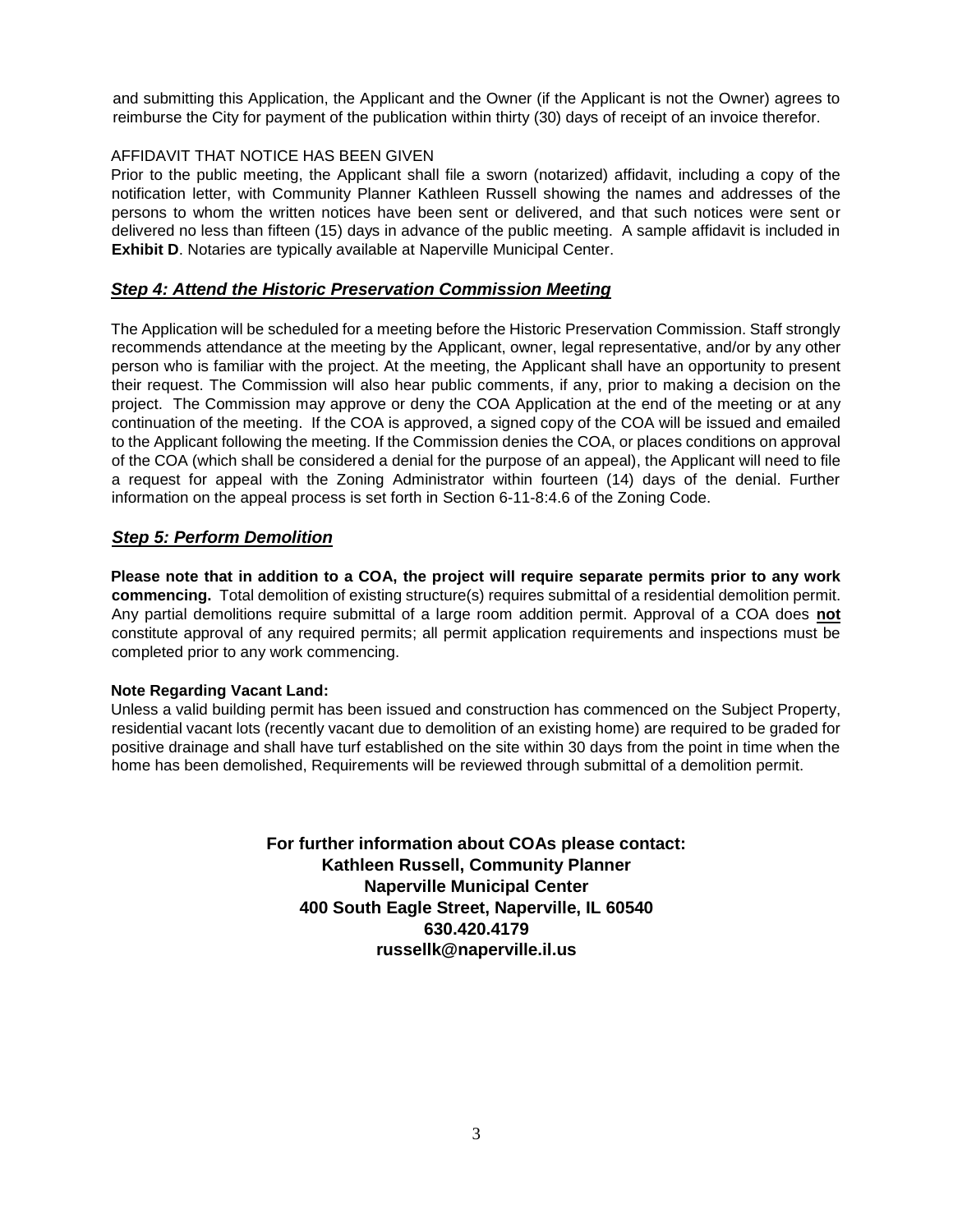

## **CITY OF NAPERVILLE**

## **TRANSPORTATION, ENGINEERING, & DEVELOPMENT (T.E.D.) BUSINESS GROUP**

## *HISTORIC PRESERVATION COMMISSION CERTIFICATE OF APPROPRIATENESS (COA) APPLICATION - REQUEST FOR DEMOLITION*

This Application form is used for the Historic Preservation Commission's review of COA applications for demolition of landmarked properties or properties located within the City's Historic District.

## **PLEASE TYPE OR PRINT CLEARLY. NO MAIL-IN APPLICATIONS WILL BE ACCEPTED**

## **1. OWNER/APPLICANT (REQUIRED INFORMATION)**

| Property Address and<br>PIN number(s) of<br>structure(s) sought to<br>be demolished<br>("Subject Property"): |  |
|--------------------------------------------------------------------------------------------------------------|--|
| Applicant's Name:                                                                                            |  |
| Applicant's<br>Address/Zip:                                                                                  |  |
| Applicant's<br>Telephone #<br>Day/Evening:                                                                   |  |
| Applicant's Fax<br>(optional):                                                                               |  |
| Applicant's Email:                                                                                           |  |
|                                                                                                              |  |
| Property Owner's<br>Name(s), if other than<br>the Applicant:                                                 |  |
| <b>Property Owner's</b><br>Address/Zip:                                                                      |  |
| Property Owner's<br>Telephone #<br>Day/Evening                                                               |  |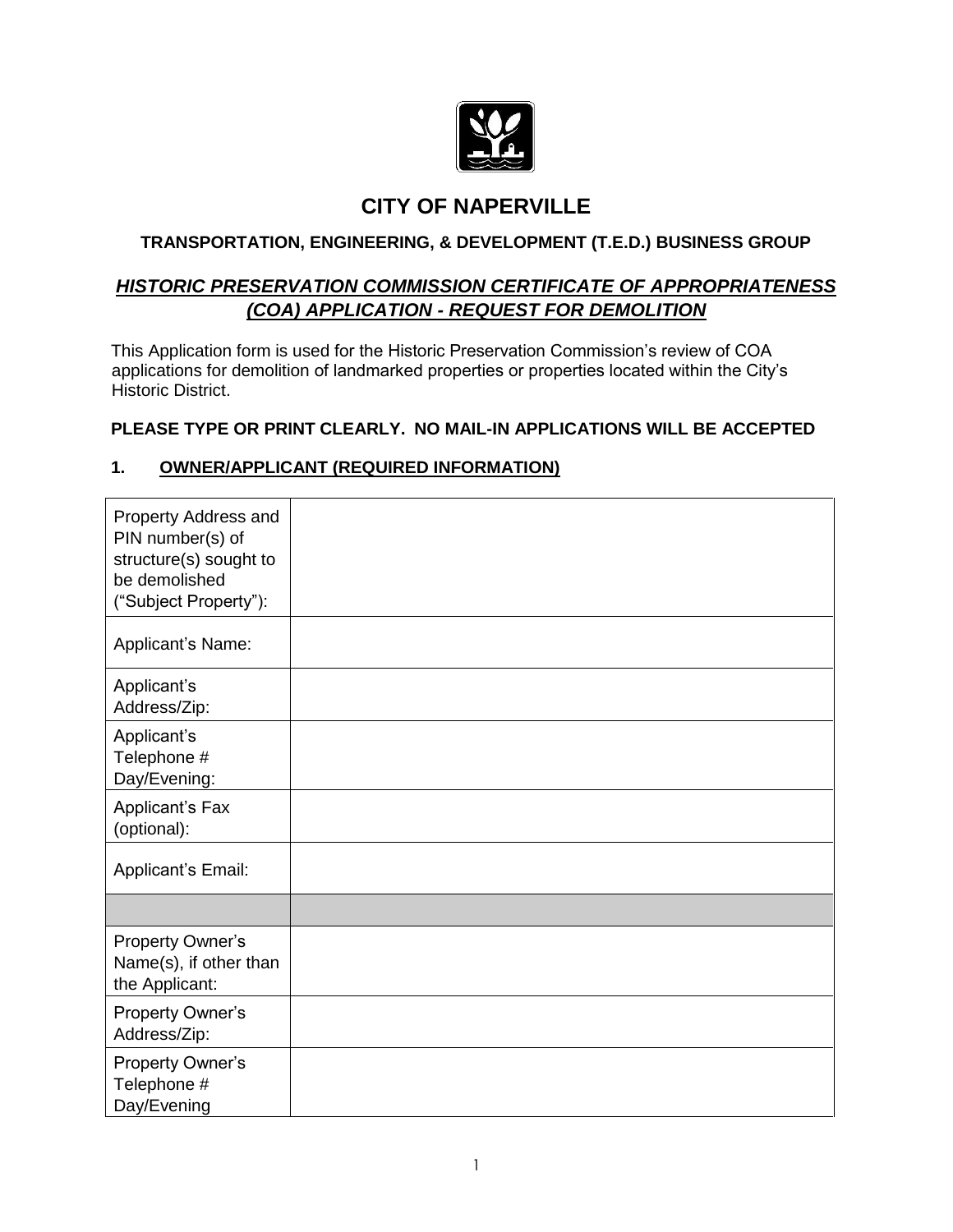## **2. EXISTING CONDITIONS**

Provide color photos and a detailed description of the current improvements located on the Subject Property, including structure(s) for which demolition is sought.

## **3. DESCRIPTION OF PROPOSED DEMOLITION**

A COA from the Historic Preservation Commission is required for a demolition of a building in whole (or in part as determined by the City Zoning Administrator). Please specify below if you are seeking a COA for total or partial demolition. If a partial demolition, describe the scope of the demolition impacting the primary façade of the structure(s) on the Subject Property in detail. Also, please see the requirements set forth in Section 8 below.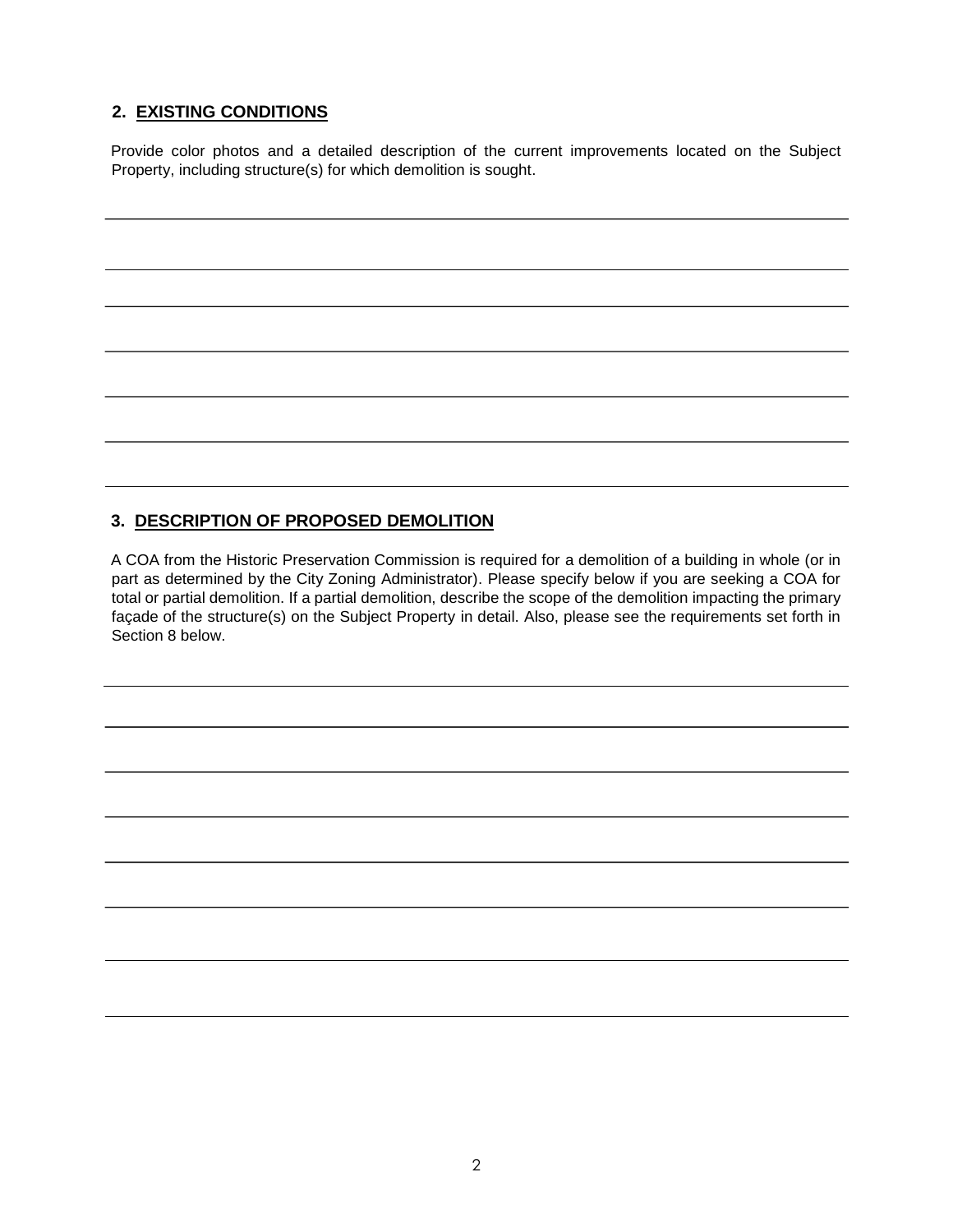## **4. INTENDED USE OF PROPERTY POST-DEMOLITION**

Should approval of the proposed COA (request for demolition) be granted, provide information regarding the intended use of the Subject Property post-demolition.

## **5. RESPONSE TO FACTORS FOR CONSIDERATION OF A COA**

Include a response to each of the Factors for Consideration of a COA (Naperville Municipal Code/Zoning Title, Section 6-11-8:5). **\*Note:** If a total demolition is sought, only a response to Subsection 5.5 is required.

- 5. Factors For Consideration Of A Certificate Of Appropriateness Application:
	- 5.1 **Compatibility with District Character**: The Commission and Zoning Administrator shall consider the compatibility of the proposed improvement with the character of the historic district in terms of scale, style, exterior features, building placement and site access, as related to the primary facade(s), in rendering a decision to grant or deny a certificate of appropriateness.
	- 5.2. **Compatibility with Architectural Style**: The Commission and Zoning Administrator shall consider if the proposed improvement is compatible with the historic architectural style of the building or structure to be modified when reviewing the certificate of appropriateness request.
	- 5.3. **Economic Reasonableness**: The Commission and the Zoning Administrator shall consider the economic reasonableness of any recommended changes determined to be necessary to bring the Application into conformity with the character of the historic district.
	- 5.4. **Energy Conservation Effect**: In making its determinations, the Commission and Zoning Administrator shall consider the effect that any recommended changes may have on energy conservation.
	- 5.5. **Impact of Proposed Demolition**: In evaluating an Application for demolition of a principal structure in whole, or for certain partial demolitions as determined by the Zoning Administrator, the Commission shall balance: (i) the findings presented in the Structural Analysis, which includes an analysis of the improvements required to restore or repair the structure to a condition that complies with the standards for issuance of an occupancy permit for the intended use of the structure(s) post-demolition pursuant to the provisions of Title 5 of the Naperville Municipal Code, including the estimated cost of said restoration or repairs, against: (ii) the architectural and historical significance of the structure(s).
	- 5.6. The **City's Historic Building Design and Resource Manual** may be used as a resource in consideration of the above.

## **6. ARCHITECTURAL AND HISTORICAL SIGNIFICANCE ANALYSIS**

An Architectural and Historical Significance Analysis is required for a COA seeking total demolition of a principal structure, and may be required (as determined by the City's Zoning Administrator) for a partial demolition of a principal structure pursuant to Section 6-11-8:4.2.2 of the Zoning Code. See **Exhibit A**.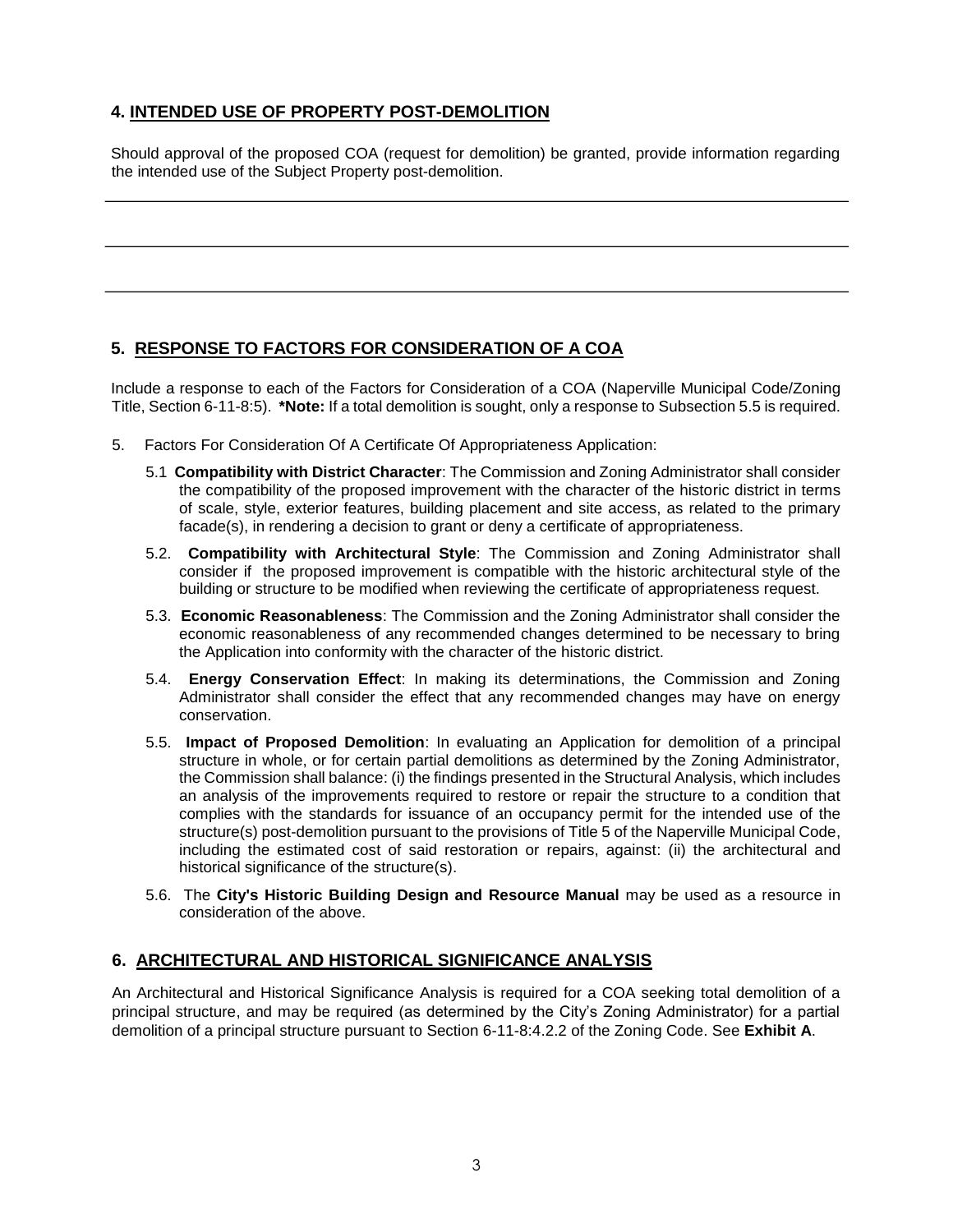## **7. STRUCTURAL ANALYSIS**

A Structural Analysis is required for a COA seeking total demolition of a principal structure, and may be required (as determined by the City's Zoning Administrator) for a partial demolition of a principal structure pursuant to Section 6-11-8:4.2.1 of the Zoning Code. Said Analysis is to be contracted for by the City and conducted by a licensed architect or structural engineer. The Analysis will include, but is not limited to, the following: detailed conditions of the existing principal structure(s) on the Subject Property, a list of improvements, and the costs thereof, required to restore or repair the structure(s) to a condition that complies with the standards for issuance of an occupancy permit under the provisions of Title 5 (which shall be evaluated on the basis of the intended use of the Subject Property post-demolition as stated by the Applicant in Section 4).

#### 7.1 *ACCESS FOR INSPECTION*

By signing and submitting this Application, the Applicant and the Owner (if the Applicant is not the Owner) agrees to give reasonable access to the property for which a COA has been submitted to City staff and to the City's agents and representatives for the purpose of conducting the Structural Analysis described herein. If access sufficient to formulate the Structural Analysis is not provided, the Application shall be deemed incomplete.

#### 7.2 *REIMBURSEMENT OF COST OF STRUCTURAL ANALYSIS*

The Owner, and Applicant (if the Applicant is not the Owner), shall be jointly and severally responsible to reimburse the City for the reasonable cost of the Structural Analysis. If reimbursement is not received by the City within sixty

(60) days of issuance of an invoice therefor, the City shall be entitled to file a lien against the Subject Property in the amount of the costs of such analysis plus recording fees and interest. By signing and submitting this Application, the Applicant and the Owner (if the Applicant is not the Owner) agrees to reimburse the City for payment of the conducted Structural Analysis as provided herein.

## **8. DEMOLITION PLAN** (applicable only to partial demolitions)

Submit architectural drawings or sketches showing the proposed partial demolition. Plans must include the following at a minimum:

- 1. Address of property;
- 2. Date of most recent revision;
- 3. Architect's name (if applicable);
- 4. Demolition plan sufficient enough to clearly identify portions of the structure to be demolished and what the final appearance of the improvement will be post-demolition.

#### **Please note:**

**-If the COA is approved, any changes to the approved COA will require additional review by city staff and may require review by the Historic Preservation Commission, depending on the nature of the proposed revision(s).** 

**-An approved COA is valid for three (3) years from the date of the issuance of the COA. If the Applicant also seeks construction of a new structure, addition, or alteration after demolition is complete, the Applicant is required to file a separate Certificate of Appropriateness Application.**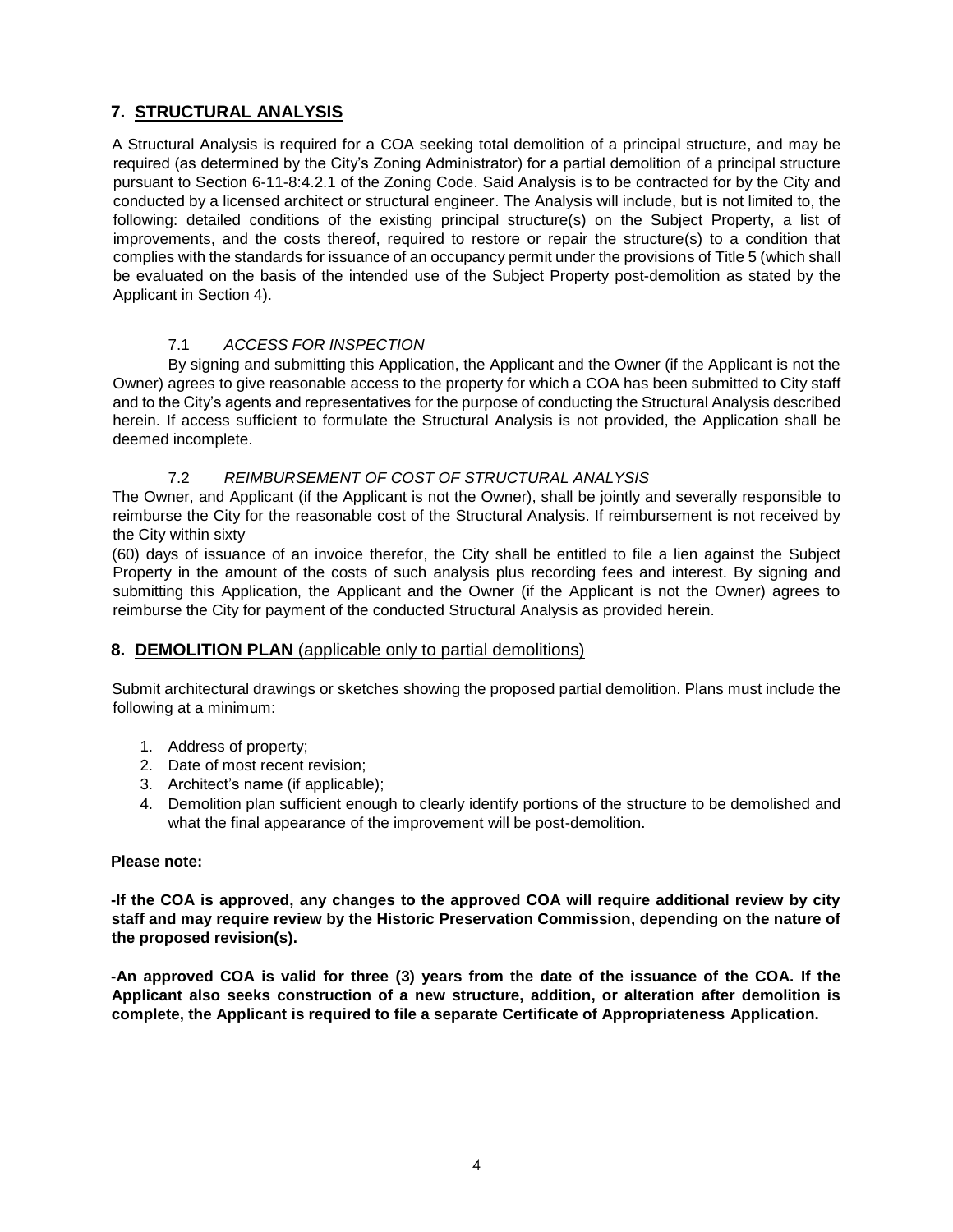**Required Signature: The undersigned certifies that the statements set forth in this Application, including but not limited to all drawings and specifications submitted herewith, are true and correct, and further agrees that the proposed improvements described in this application will be constructed in all respects in accordance with the approved COA as specified in the Application, drawings and specifications submitted herewith. The undersigned further acknowledges that by submission of this Application, the Applicant (and/or Owner as applicable) shall be responsible to reimburse the City for publication costs and for the Structural Analysis as set forth and referenced herein, and agrees that access to the property for which the COA is sought shall be provided as set forth in Section 7.1 herein.**

Signature of Applicant: \_\_\_\_\_\_\_\_\_\_\_\_\_\_\_\_\_\_\_\_\_\_\_\_\_\_\_\_\_\_

Printed Name of Applicant:\_\_\_\_\_\_\_\_\_\_\_\_\_\_\_\_\_\_\_\_\_\_\_\_\_\_\_

| SUBSCRIBED AND SWORN TO before me this | day of |  |
|----------------------------------------|--------|--|
|----------------------------------------|--------|--|

(Notary Public and Seal)

 $\_$  . The contribution of the contribution of  $\mathcal{L}_1$ 

| Signature of Owner (if different than Applicant): ______________________________ |  |
|----------------------------------------------------------------------------------|--|
|                                                                                  |  |
| SUBSCRIBED AND SWORN TO before me this _________ day of _____________, 20 _      |  |
|                                                                                  |  |

(Notary Public and Seal)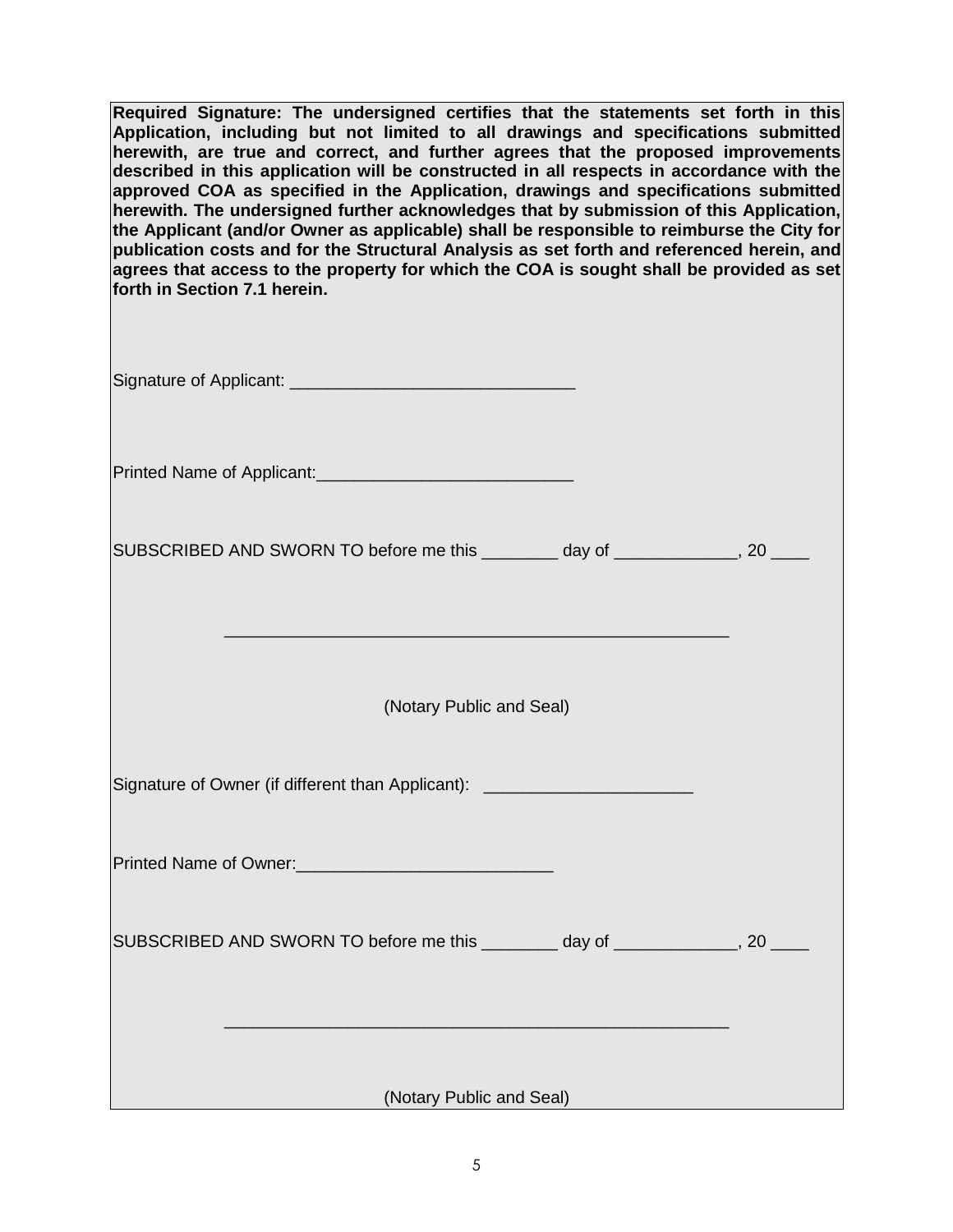# **Exhibit A**

## **ARCHITECTURAL AND HISTORICAL SIGNIFICANCE ANALYSIS**

[To be completed by, or on behalf of, the Applicant]

A request for demolition of a principal structure in whole, or for certain partial demolitions of the principal structure (as determined by the Zoning Administrator), requires submittal of an Architectural and Historical Significance Analysis as set forth in 6-11-8:4.2.1 of the Zoning Code. The Architectural and Historical Significance Analysis must be completed by the Applicant and shall include the following components:

- Whether the structure\* embodies distinguishing characteristics of an architectural period, style, method of construction, and/or or use of indigenous materials;
- The structure's current architectural integrity (i.e. degree of original design and historic material remaining in place);
- If the existing structure was owned or occupied by a person of historic significance in national, State or local history;
- If the structure has a direct connection to an important event in national, State or local history;
- If the structure represents the notable work of a builder, designer or architect whose individual work has substantially influenced the development of the community.

\*Or structures, as applicable.

## **Possible Resources:**

No particular format is required for the Architectural and Historical Significance Analysis; however, it should fully address the criteria set forth above. You may provide the Analysis yourself or seek assistance from third-party sources. Please be aware that Naper Settlement may be used as a resource for this purpose, and that a survey, titled "Architectural and Historical Survey of properties within the City's Historic District may also be a useful resource and is available on the City's website at [https://www.naperville.il.us/about-naperville/historic-district/.](https://www.naperville.il.us/about-naperville/historic-district/)

Upon completion of the Architectural and Historical Significance Analysis, the Applicant shall forward an electronic copy of the Analysis to the Kathleen Russell at [russellk@naperville.il.us.](https://cityofnaperville.sharepoint.com/sites/TED/staff/PND/Planning%20Services/Commissions/Historic%20Preservation%20Commission/Applications/Demolition%20Applications/russellk@naperville.il.us)

Once the Architectural and Historical Significance Analysis has been completed and submitted by the Applicant, and Structural Analysis has been completed and submitted to the Applicant by the City, the Application will be deemed complete and shall be submitted to the Historic Preservation Commission and posted on the City's website.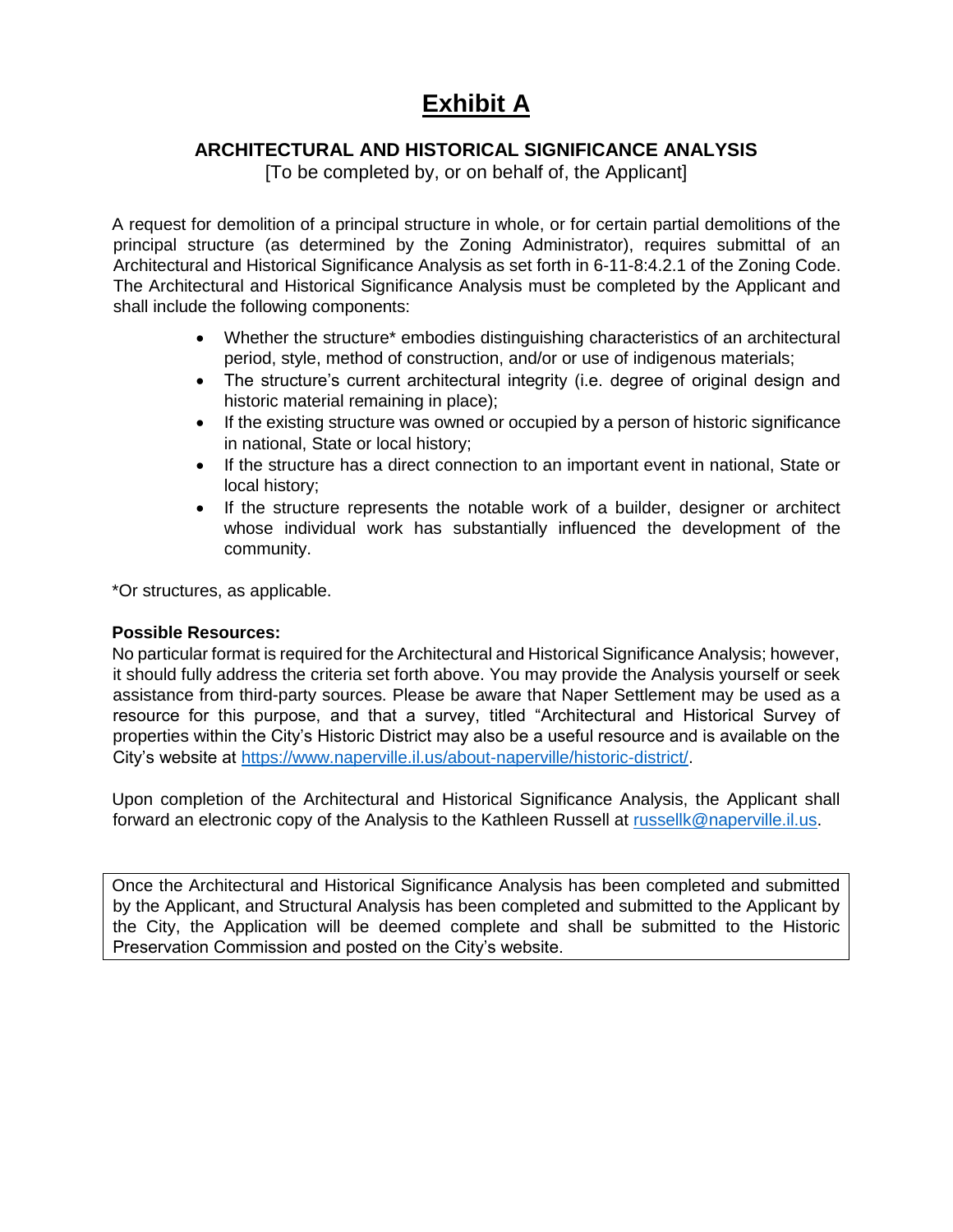# **Exhibit B**

## **SAMPLE NOTICE TO SURROUNDING PROPERTY OWNERS**

## **NOTICE OF PUBLIC MEETING**

PUBLIC NOTICE is hereby given to all persons interested that *[enter name of the Applicant]*, (Applicant), has filed with the City of Naperville Historic Preservation Commission, 400 S. Eagle Street, Naperville, Illinois, an Application for a Certificate of Appropriateness – Request for Demolition for the property located at *[enter general description of the location]* with a common street address of *[enter address if applicable]* which property located within the City's Historic Preservation District) (*or, as applicable*, is a structure designated as a landmark within the City) ("Subject Property").

The Owner of the Subject Property, who is also the Applicant for the COA, is *[insert name of the property Owner]. [OR],* The Applicant for the COA is *[insert name of the Applicant***]** who is acting with the authority of the owner of the Subject Property. The purpose of the request, set forth in the Application, is to *[describe the proposed work]*. The Application is filed as Certificate of Appropriateness Case # *[case number]* which may be viewed at the offices of the Transportation, Engineering and Development Business Group, located at 400 S. Eagle Street, Naperville, Illinois (the Naperville Municipal Center).

A public meeting will be held on the Application, and such other matters as may properly come before the Naperville Historic Preservation Commission, in Meeting Rooms B or Meeting Room A of the Municipal Center, 400 S. Eagle Street, Naperville, Illinois, 60540 on *[insert date of the public meeting]* at 7:00 p.m. at which time the Applicant and members of the public will have an opportunity to be heard on the issues pertaining to the proposed COA.

Comments, if any, to the Application may be submitted in writing and filed with the Transportation, Engineering and Development Business Group at 400 South Eagle Street, Naperville, IL 60540 before the meeting date, and/or may be offered verbally to the Historic Preservation Commission at its meeting on *[insert date of the public meeting*]. Questions may be directed to the TED Call Center at 630-4206100 (Press "5").

Dated at *[enter name and state of the city mailed from*] this *[enter date and year*]

Applicant Signature: \_\_\_\_\_\_\_\_\_\_\_\_\_\_\_\_\_\_\_\_\_\_\_\_\_\_\_\_\_

| <b>PRINT NAME:</b> |  |
|--------------------|--|
|--------------------|--|

Information on this matter can be obtained from:

*[Contact Information for the Applicant*]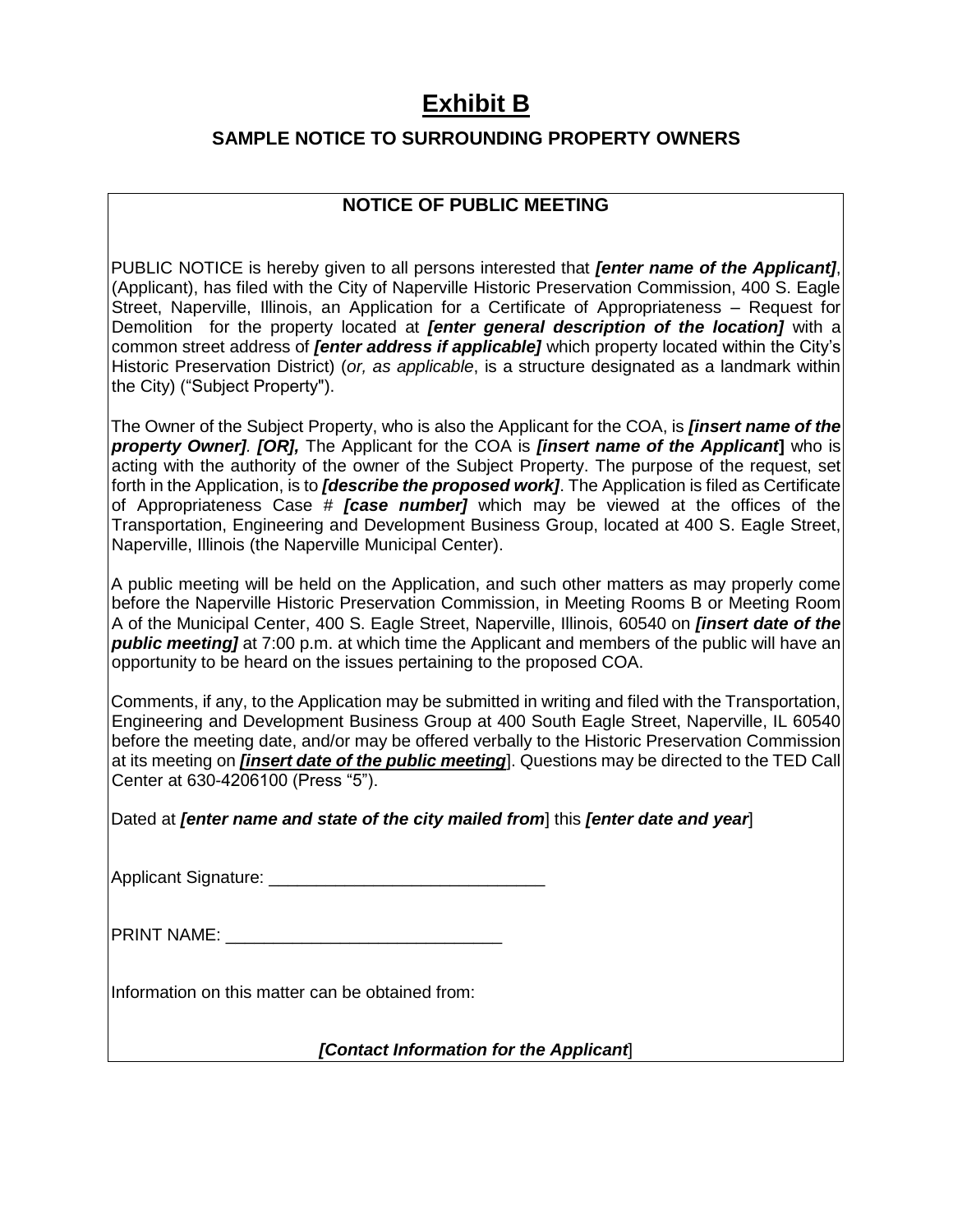# **Exhibit C**

## **\*SIGN DEPOSIT ACKNOWLEDGEMENT**

| Date: _________________________                                                                                                                                                                                                                                                                                                                                                                                                                                                                                                             |  |                                          |
|---------------------------------------------------------------------------------------------------------------------------------------------------------------------------------------------------------------------------------------------------------------------------------------------------------------------------------------------------------------------------------------------------------------------------------------------------------------------------------------------------------------------------------------------|--|------------------------------------------|
| Applicant Name: ____________________________COA Case No.: ______________________                                                                                                                                                                                                                                                                                                                                                                                                                                                            |  |                                          |
| The Applicant agrees to deposit in the amount of one hundred dollars (\$100) as a non-interest<br>bearing deposit (hereafter referred to as "Deposit") with the City of Naperville, for the purpose of<br>checking out a Historic Preservation Commission Public Meeting Notification Sign (hereafter<br>referred to as the "Sign"). The sign shall be posted on the property located at                                                                                                                                                    |  | (address) not more than thirty (30) days |
| and not less than fifteen (15) days in advance of the Historic Preservation Commission meeting                                                                                                                                                                                                                                                                                                                                                                                                                                              |  |                                          |
| for the Certificate of Appropriateness case no. ____________.                                                                                                                                                                                                                                                                                                                                                                                                                                                                               |  |                                          |
| 20_________ (date)<br>(which is 30 calendar days following the Historic Preservation Commission's decision on the<br>Certificate of Appropriateness), the Deposit will be refunded. If the Applicant fails to return the<br>sign by said date, the Deposit will not be refunded and will be retained by the city. If the sign is<br>returned by said date, a refund check will be processed by the city, which can take<br>approximately eight (8) weeks.<br>By signing below, the Applicant acknowledges receipt of a copy of this notice. |  |                                          |
|                                                                                                                                                                                                                                                                                                                                                                                                                                                                                                                                             |  |                                          |
| Refund Information (Whom the check should be made out to and where to mail it):                                                                                                                                                                                                                                                                                                                                                                                                                                                             |  |                                          |
|                                                                                                                                                                                                                                                                                                                                                                                                                                                                                                                                             |  |                                          |
|                                                                                                                                                                                                                                                                                                                                                                                                                                                                                                                                             |  |                                          |
|                                                                                                                                                                                                                                                                                                                                                                                                                                                                                                                                             |  |                                          |
| To be completed by the City of Naperville:                                                                                                                                                                                                                                                                                                                                                                                                                                                                                                  |  |                                          |
| The City of Naperville is in receipt of the Sign on _____________________(date).                                                                                                                                                                                                                                                                                                                                                                                                                                                            |  |                                          |
|                                                                                                                                                                                                                                                                                                                                                                                                                                                                                                                                             |  | Print Name:                              |